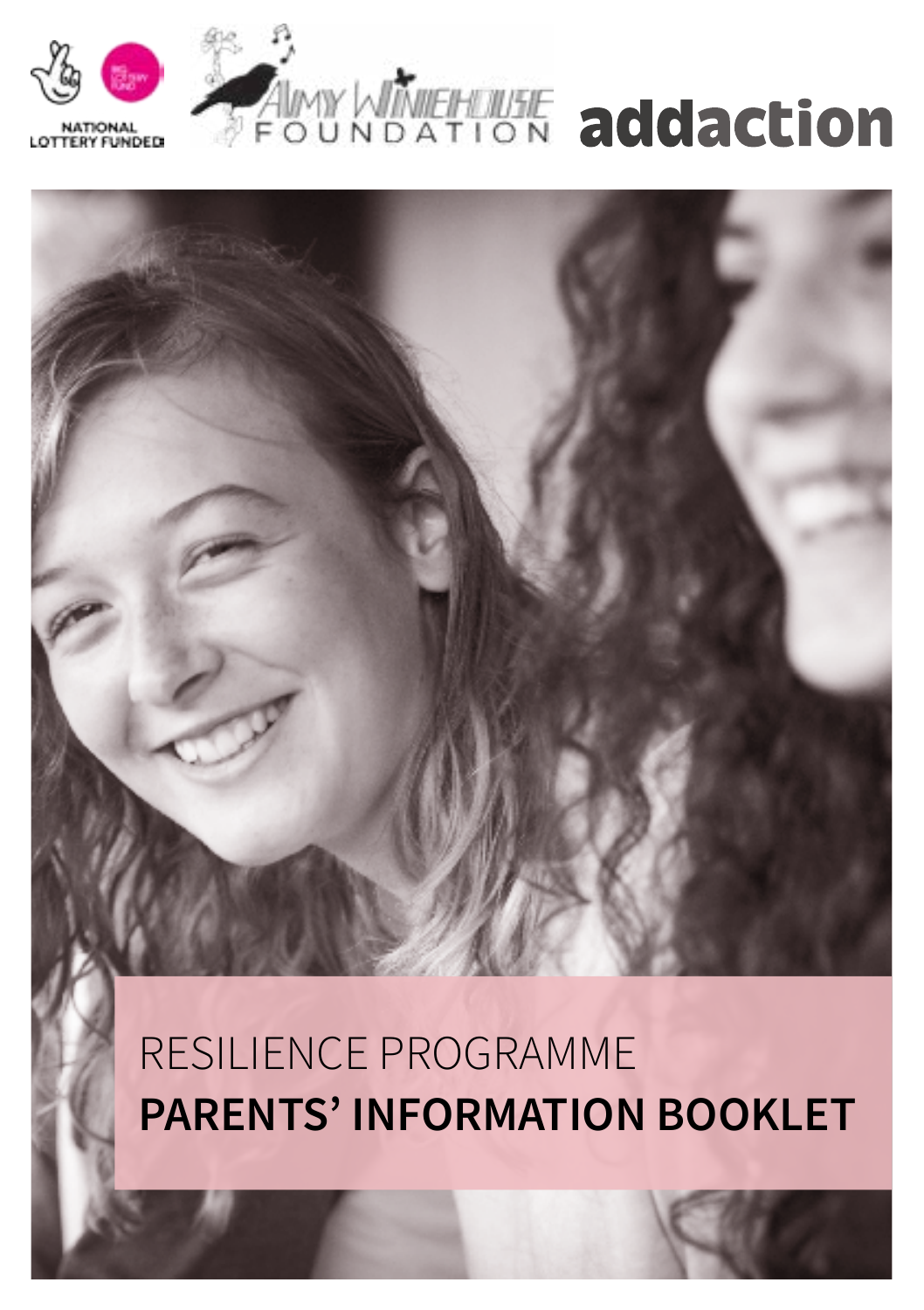

### **ABOUT THE RESILIENCE PROGRAMME**

The Amy Winehouse Foundation Resilience Programme was first launched in 2013 and then expanded in 2014 thanks to funding from the BIG Lottery Fund. Delivered in over 200 schools across England, the Resilience Programme works with parents, teachers and pupils to better manage their emotional wellbeing to enable students to make healthy decisions about the use of drugs and alcohol, and about how to best handle peer pressure, their self esteem and risky situations. Parents play a key role in this process and whether or not your school is receiving the Resilience Programme, we believe it is vital that every parent has access to the information held within this book.

The programme is delivered in partnership between the Amy Winehouse Foundation and Addaction, one of the UK's largest specialist drug and alcohol charities. To find out more about the programme, our organisations and the work we do please visit www.amywinehousefoundation.org and www.addaction.org.uk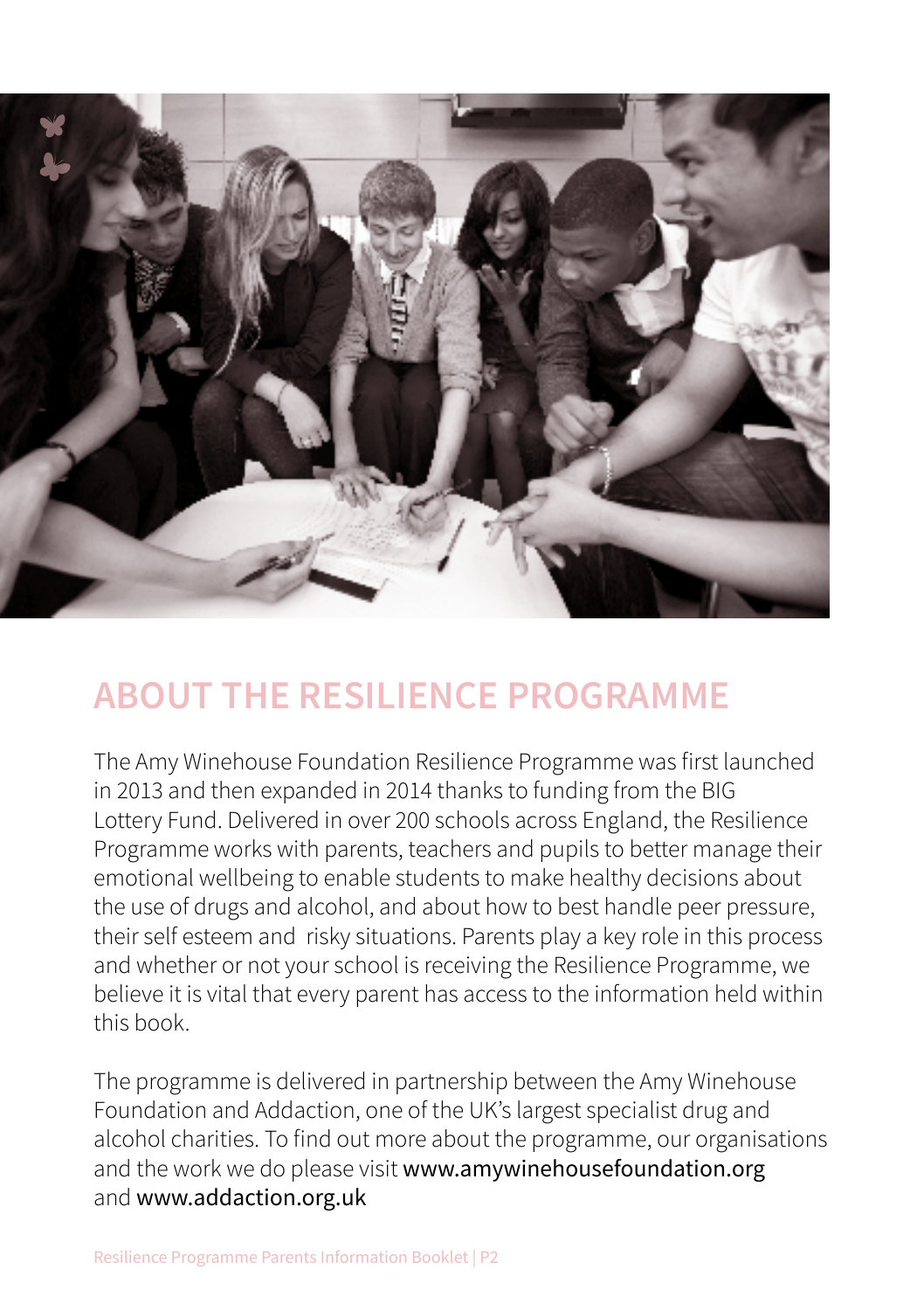# **PROMOTING RESILIENCE**

Each year we speak to thousands of children and young people in classrooms up and down the country about the issues that might be affecting them both inside and outside of school. We encounter many who feel under a great deal of pressure, whether it be to succeed in exams, maintain relationships or to look or act in certain ways. These stresses can have a significant impact on both physical and emotional health.

For example:



Almost 1 in 4 children and young people show some evidence of mental ill health (including anxiety and depression). (ONS, 2016)

Many young people who feel stressed will seek positive ways to cope with whatever life throws at them, perhaps taking part in sports and leisure activities, meeting with friends or confiding to someone in whom they trust. Parents can play a vital role in supporting them with this. Unfortunately there will be those that suffer in silence and who find other means to cope with their problems, which could increase the risk of engaging in drug or alcohol misuse.

### **WHAT CAN PARENTS DO?**

Many parents tell us that they are extremely concerned about these issues, but feel unsure about how to talk about them with their children, often citing a lack of knowledge or confidence. We are regularly asked questions such as 'when is the right time to talk to my children about drugs?' or 'what if they tell me something I don't like or ask a question I can't answer?'

Parents can play a huge role in educating young people about the dangers and risks associated with drug or alcohol misuse and whilst there is no exact science, in this booklet we offer some helpful advice that can support you in having effective conversations with your child.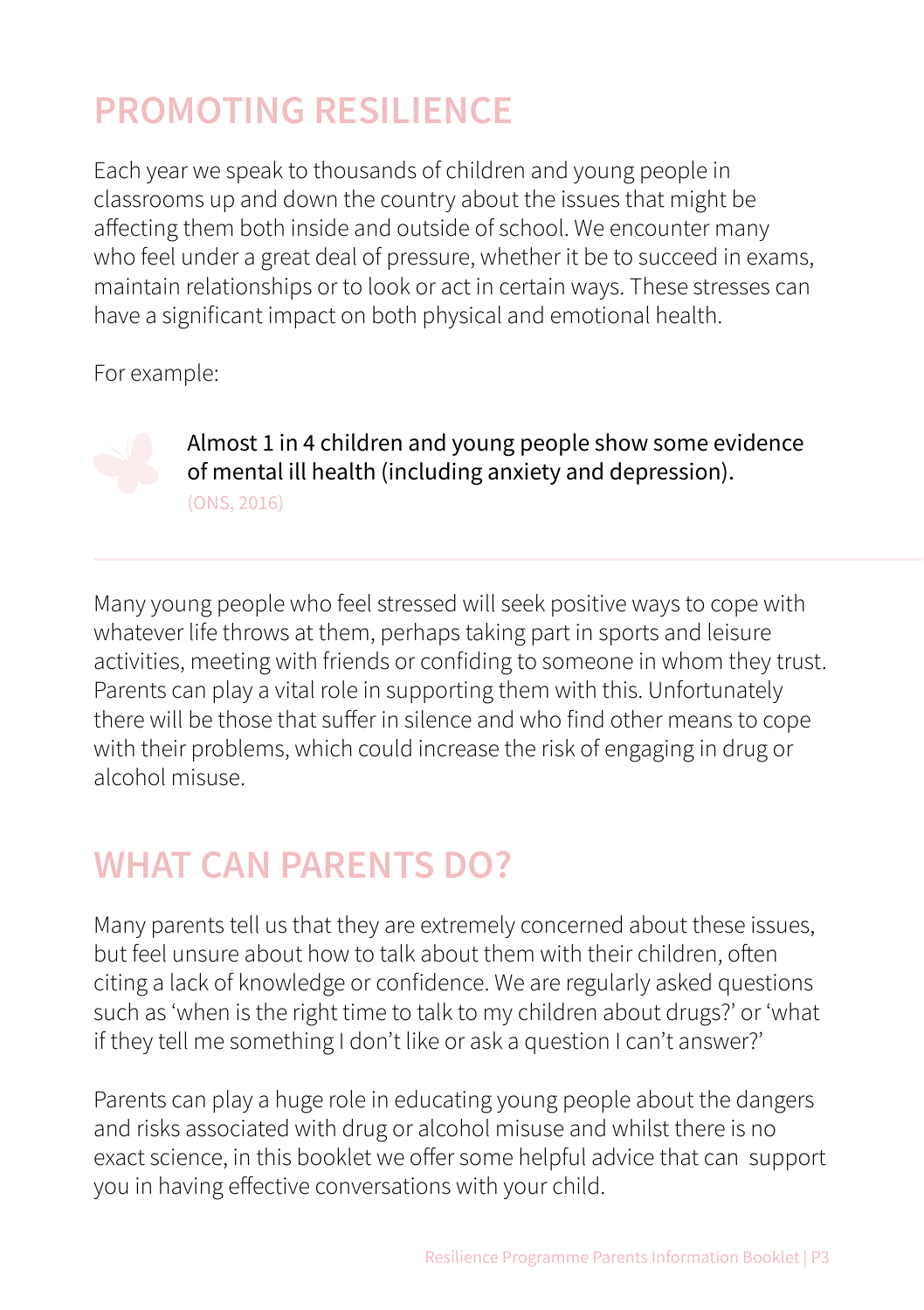# **YOUNG PEOPLE'S DRUG AND ALCOHOL USE**

It's important to remember that not all young people will experiment with or misuse drugs or alcohol at some stage. Many do not. For those that do, not all will come to any direct harm as a result. There will, however, be those that do, because drug and alcohol misuse can present a number of risks that can impact significantly on an individual's health and wellbeing. The full extent of these risks will be determined by the type of substance being used, and the quantity, frequency and environment in which it is taken.

For your reference, current research suggests that the most commonly used substances amongst young people are alcohol and cannabis. In recent years we have also seen a rise in the use of NPS (which you may have heard referred to in the media as 'legal highs'). For example:

> 23% of children aged 15 years report having been drunk in the last four weeks. Of pupils who obtained alcohol in the last four weeks, the most common sources were to be given it by parents or guardians (70%), given it by friends (54%), or to take it from home with permission (41%)

(NHS, Smoking , Drinking and Drugs Survey, 2017)

24% of children aged 11-15 years report having taken drugs at some stage, with 18% having done so in the last year. The likelihood increases according to age with 37% of children aged 15 years reporting having taken drugs at some stage

(NHS, Smoking, Drinking and Drugs Survey, 2017)

In order to begin having effective conversations with your child it is important for you to know where you can go to access up-to-date and credible information on the various substances that are out there. You do not have to become an expert, but this will help build your confidence to begin a conversation and put you in a better position to answer any difficult questions you may receive. We suggest the following websites to get you started:

Young Addaction www.addaction.org.uk Talk to Frank www.talktofrank.com Drinkaware www.drinkaware.co.uk Alcohol Concern www.alcoholconcern.org.uk Mentor UK www.mentoruk.org.uk Young Minds www.youngminds.org.uk

Resilience Programme Parents Information Booklet | P4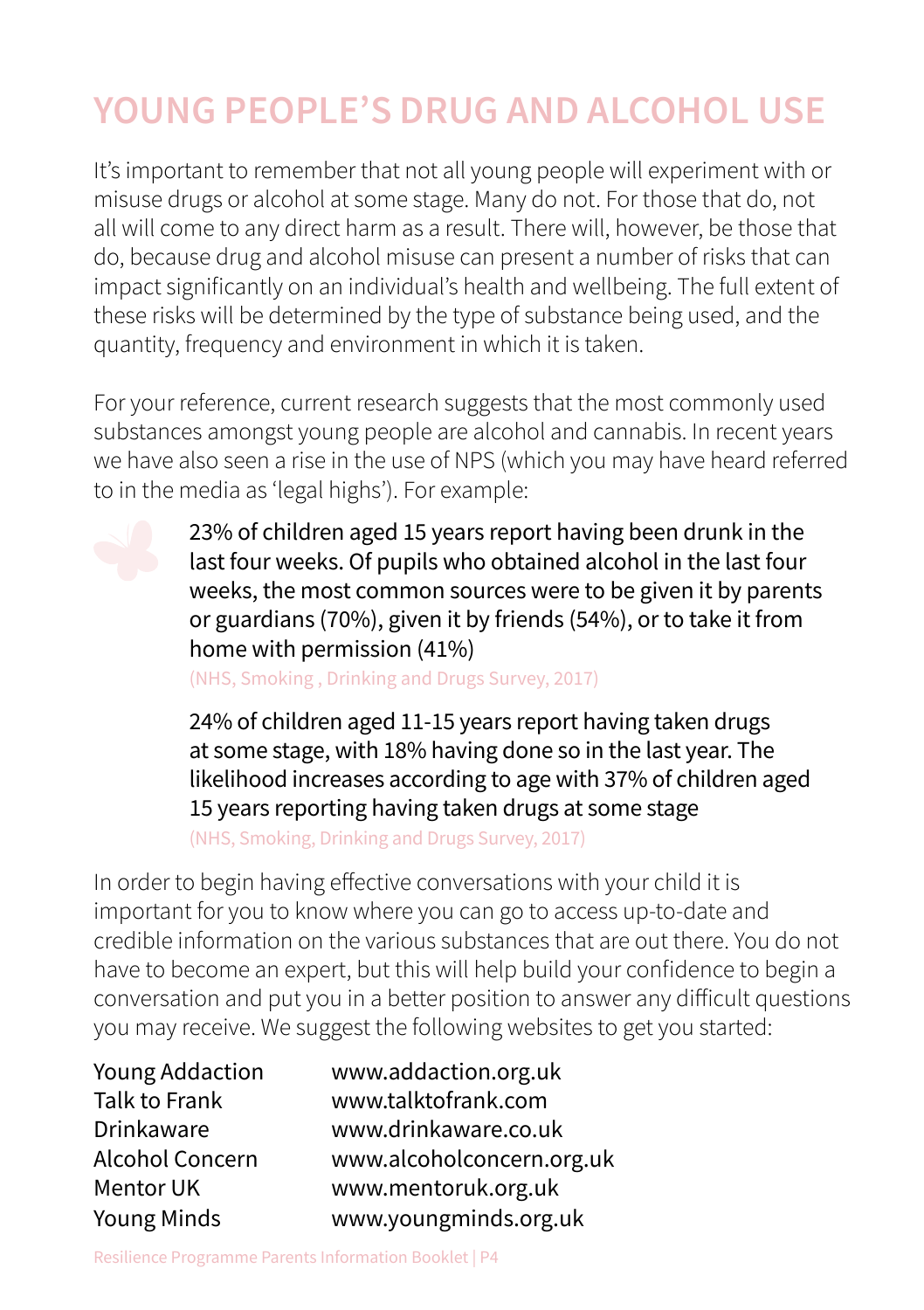### **WHY DO YOUNG PEOPLE USE SUBSTANCES?**

There are a variety of reasons why young people might experiment with or misuse drugs or alcohol. It could be out of simple curiosity, something that perhaps seems cool or fun. It might be a way to fit in with friends or a particular peer group, or perhaps a means to escape from whatever issues they have going on.

It is important that young people have access to information and advice that can help them to make more positive and informed choices. Parents can play a crucial role in tackling this by helping to put in place protective factors that help build resilience. Some examples for children can include:

- Having positive relationships and open communication with parents
- Being made to feel like they belong somewhere
- Having positive experiences and achievements
- Maintaining positive relationships with friends/peers
- Feeling respected and cared for

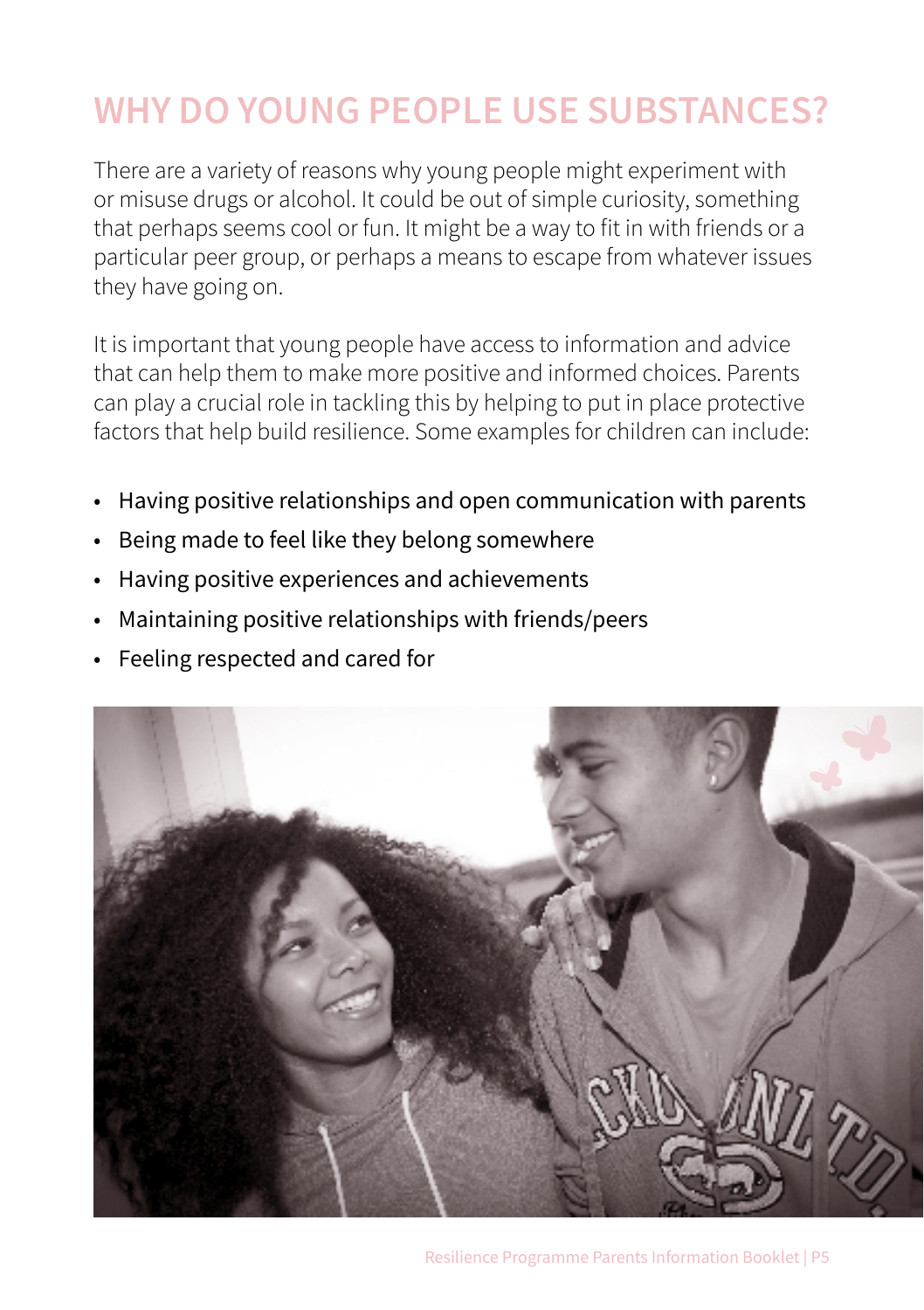### **MAKING CONVERSATION**

Three-quarters of parents with 11-16-year-olds thought they had had a conversation about drugs with their child. Less than half as many (36%) 11-17-year-olds said they remembered such a conversation taking place. (Mentor UK)

80% of parents said they would deal with the issue of alcohol with their child once it happens. (Drinkaware)

It is common for many parents to feel they might be the last person their child would want to speak to about drugs or alcohol. There are a variety of reasons why parents admit to avoiding these difficult conversations; e.g. not having enough knowledge, being frightened of their child's reaction or saying the wrong thing. It may be a case of not knowing the right time to bring it up.

Here are some top tips we would suggest:

#### 1. Getting prepared

Firstly explore what your own thoughts/feelings are on drug and alcohol use. This will help you to consider any potential barriers or anxieties you may have and ways in which they can be addressed.

#### 2. Getting clued up

This will help you to answer any questions that your child may have and ensure they are getting up-to-date and accurate information. It might be a useful conversation starter to review some information on drugs and alcohol together with your child and ask them for their thoughts and reflections.

#### 3. Don't make it a big scary thing

Avoid having the 'big talk' by starting the discussion early and talking regularly. This will help avoid you or your child feeling awkward or uncomfortable.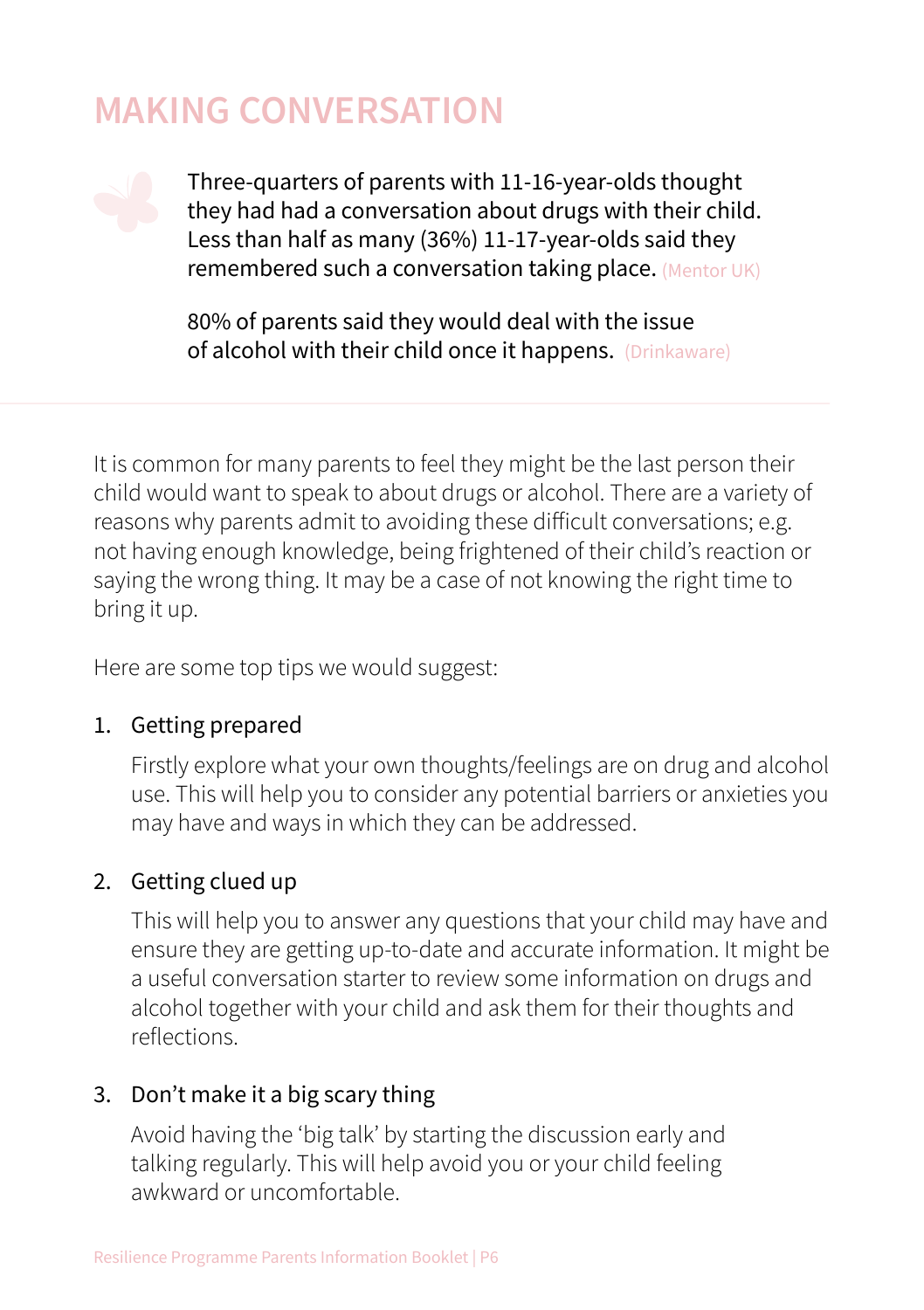#### 4. Don't presume the issue won't affect you or your children

We know from our experience that people from all types of backgrounds and walks of life misuse drugs or alcohol.

#### 5. Plan ahead for the conversation

Identify a suitable and convenient time to talk with your child. Perhaps you could use a relevant film or TV storyline to break the ice and begin a discussion. Alternatively, you could ask your child to talk to you about what they've learned by taking part in the Resilience Programme.

#### 6. Think about location/environment

You should consider when and where might be a good place to begin to have the conversation. Ideally you want to be somewhere your child feels safe and comfortable. This will encourage them to open up to you.

#### 7. Don't give up

If the conversation doesn't go the way you expected, remember an initial conversation can help to sow a seed and children do benefit more from a continual conversation rather than a 'big talk'. If your child feels reassured that you are available and will support them if they get into any problems, rather than punishing or sanctioning them, they are much more likely to ask for help early on before any problems get out of hand.

#### 8. Talk to other parents

It may be useful to talk with other parents in a similar position to find out what worked or didn't work for them. This will also help ensure you feel supported.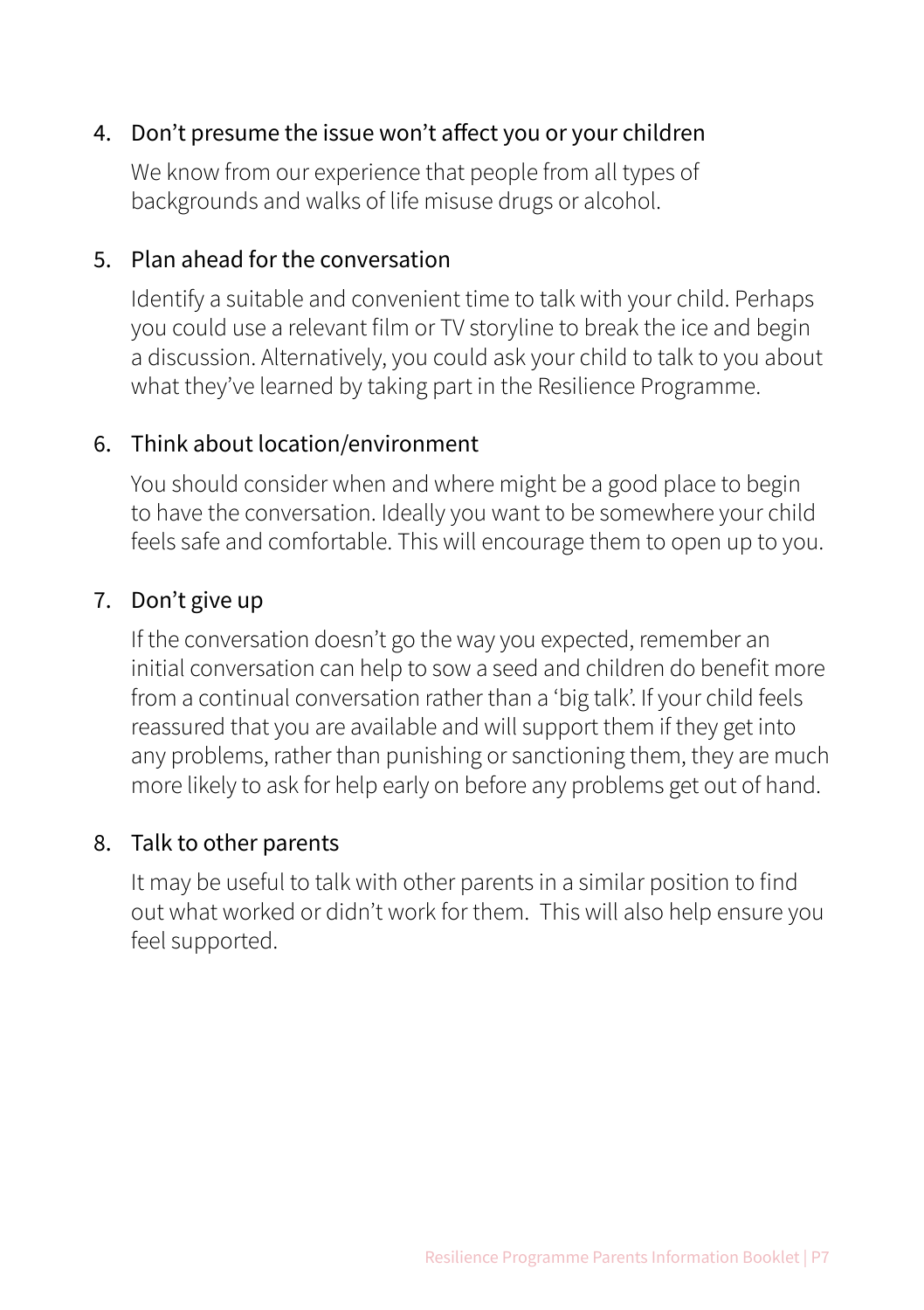### **HOW WILL MY CHILD REACT?**



Nearly three quarters of children aged 9-17 say they would turn to their parents first for information and advice on drinking alcohol. (Drinkaware)

In our school-based sessions, we recently interviewed a number of the children to discuss their thoughts and feelings about talking to their parents about drugs and alcohol. The majority suggested they would be more than happy to do so, but acknowledged some concerns. In particular, they were worried that:

- Parents might react negatively or angrily
- Parents might think less of them
- They would get into trouble
- Parents might end up overreacting
- The experience would be awkward and uncomfortable

Such fears can sometimes encourage secrecy and avoidance, so it's important that you take these into consideration when planning your conversation. To encourage an honest and open dialogue with your child we would suggest the following steps:

#### 1. Listen

Ask for their opinions, rather than simply lecturing them with the facts.

#### 2. Stay calm

Try to be clear in setting out your values/expectations, and try to avoid shouting or making ultimatums, as these may encourage a negative reaction and secrecy.

#### 3. Avoid scare tactics or being overly confrontational

It's important that young people don't feel accused or judged. Listen to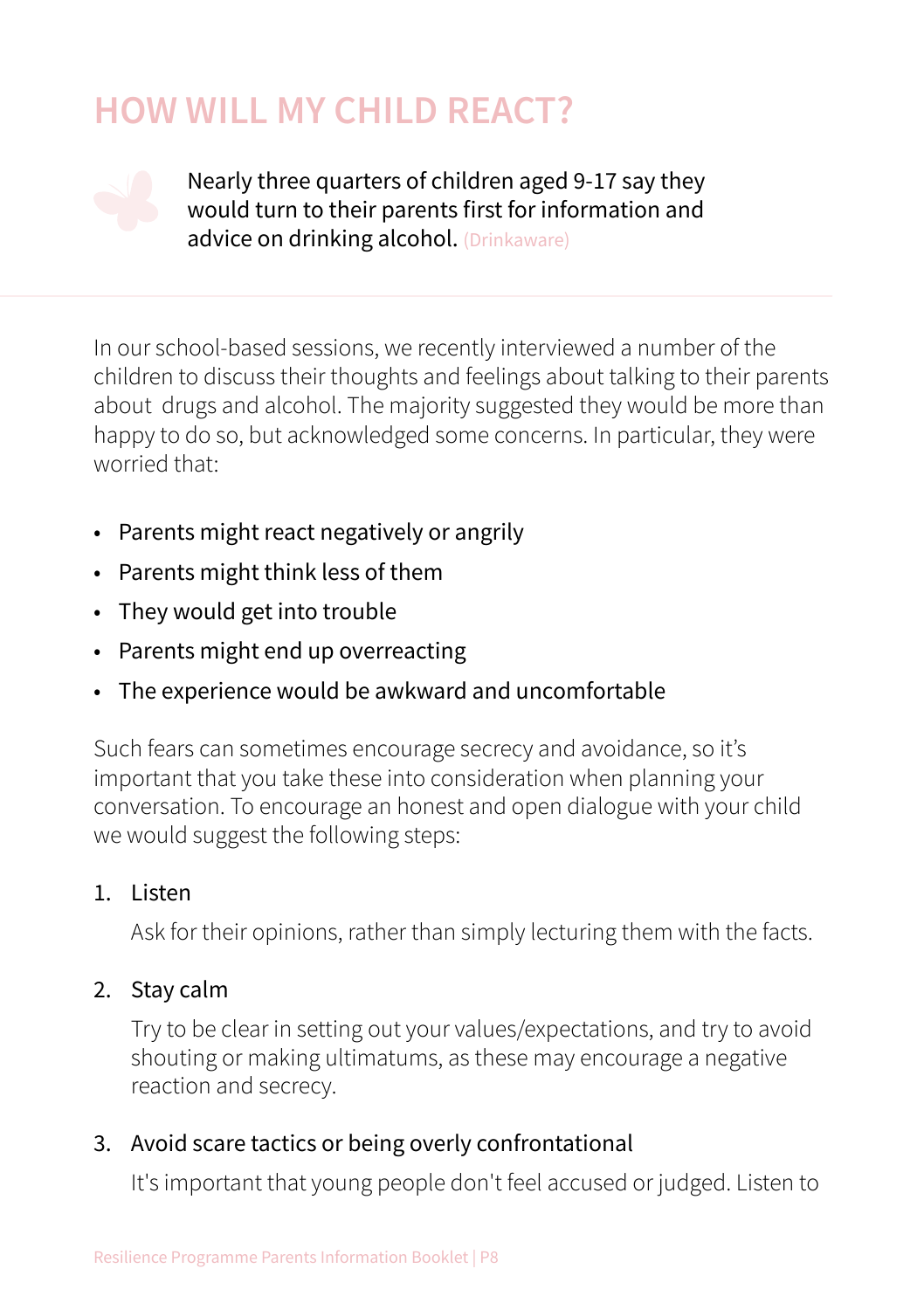their views and offer your own in an honest and respectful manner. This should help them to feel comfortable in coming to you in the future.

#### 4. Be non-judgmental about their thoughts/choices

This can feel difficult sometimes, but being dismissive or judgmental of someone's opinions or choices can often be counter productive.

#### 5. Show empathy/understanding

Make sure your child knows that you understand that they might be facing a range of pressures and that they can talk to you honestly if ever they feel there is a problem.

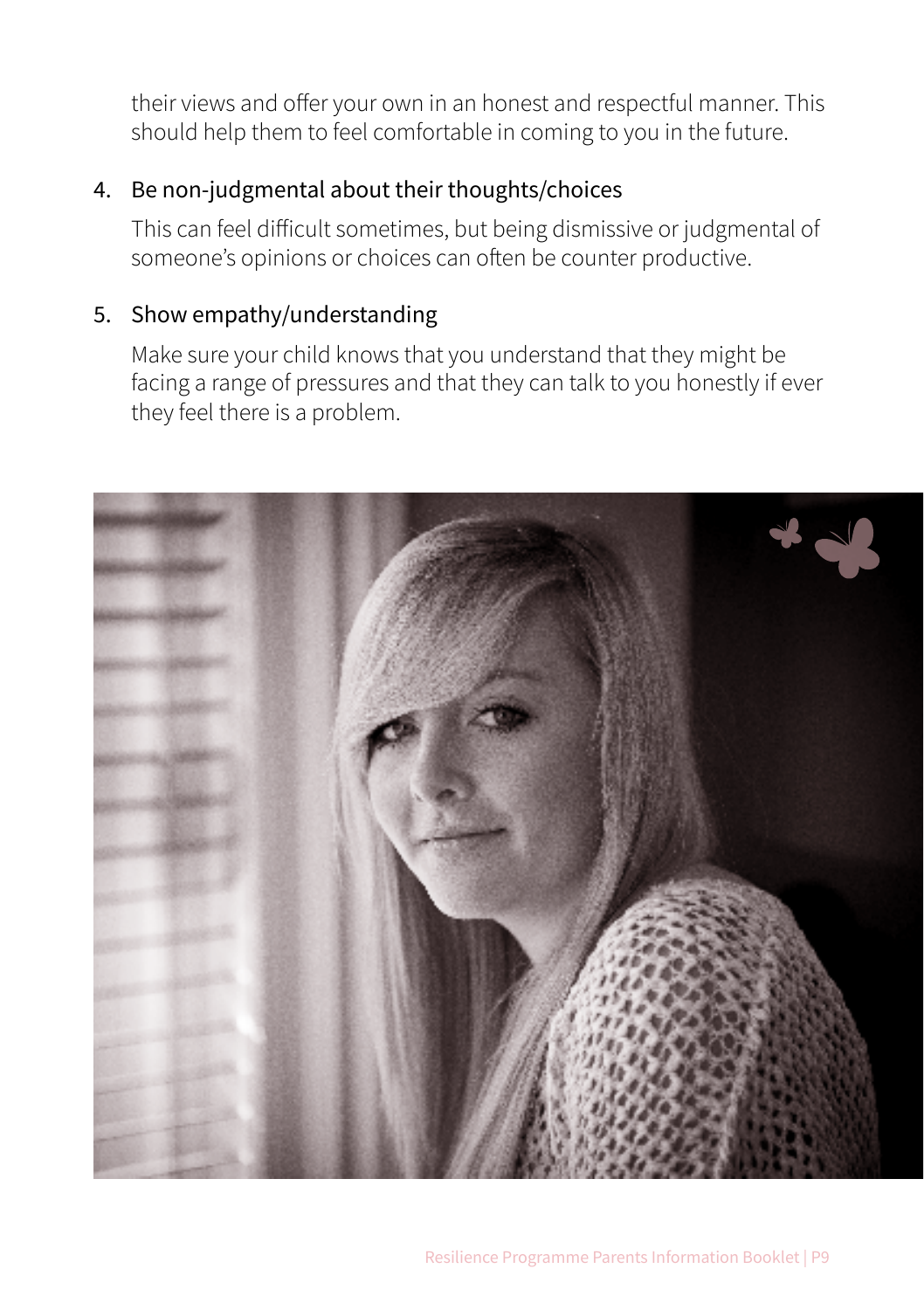# **SPOTTING SIGNS AND SYMPTOMS**

It is common for parents to contact Addaction services with concerns about their child and ask what signs and symptoms they should be looking out for. The following are just a few examples that might be a sign of drug or alcohol misuse:

- Finding paraphernalia around the home, i.e. bongs, smoking equipment, empty packets or bottles
- Frequent absences from school or a decline in their performance
- Displaying mood swings, tiredness or having angry outbursts
- Becoming anxious or withdrawn
- Changes in their eating, sleeping or social habits

If you recognise any of the above signs and symptoms it is important that you do not jump to conclusions and overreact. There may well be a perfectly rational explanation that does not involve any drug or alcohol misuse. For example, if your child is presenting as tired or irritable there could be a number of causes. Maybe they haven't been sleeping well or are perhaps stressed about something that is going on at school.

The easiest way to get to the bottom of it is to encourage an honest and open conversation with your child so they feel comfortable and reassured enough to tell you what is going on for them.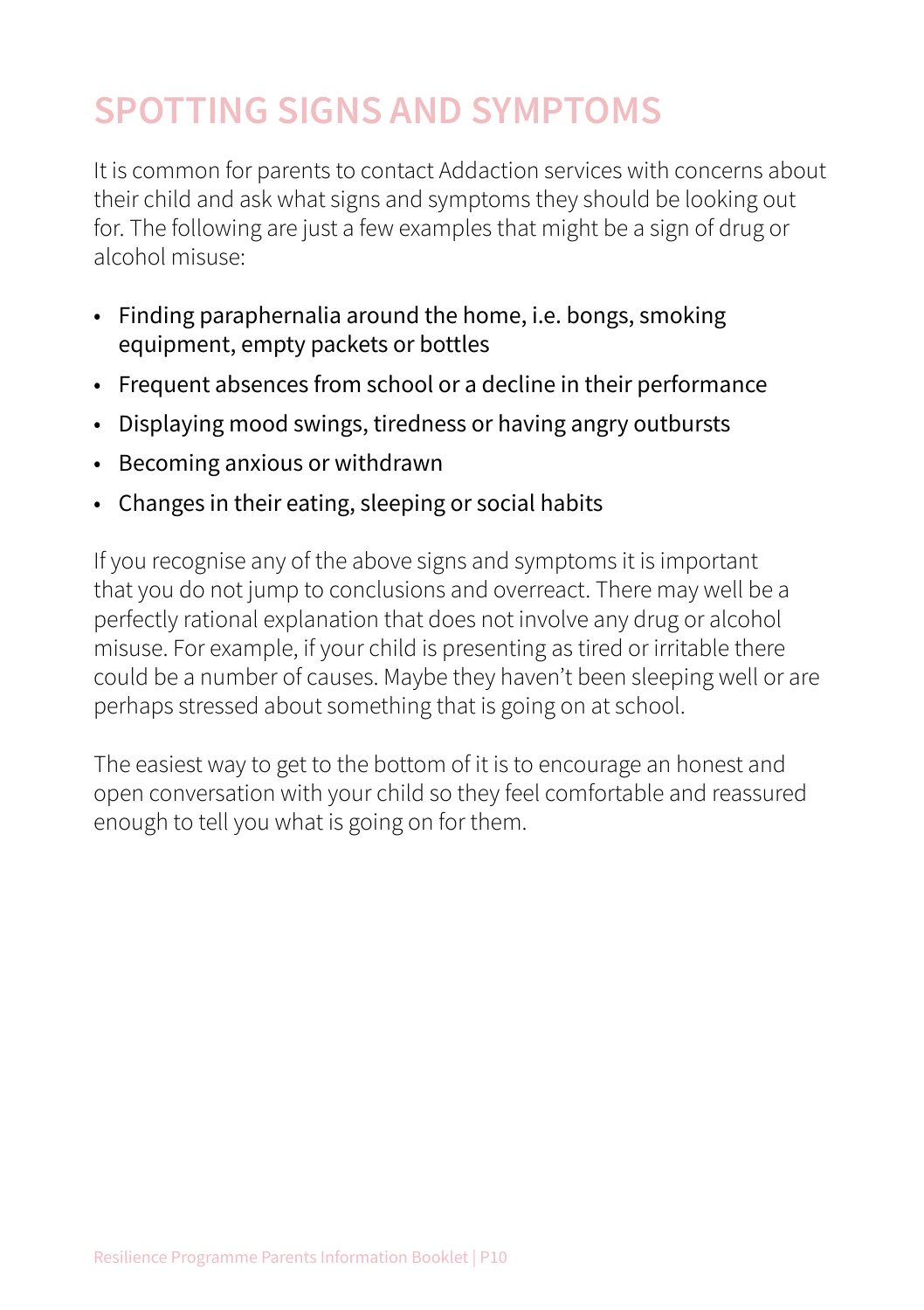# **ACCESSING FURTHER SUPPORT**

In the event that your child requires help for a drug or alcohol problem, you should contact your local young person's substance misuse service for advice and support. There is one commissioned in each local area around the country, so you should be able to find their contact details with a simple web-based search.

They will be able to talk you and your child through the options and support available. If you require any assistance please contact Addaction on 020 7251 5860. We will be able to help you find the support you need.

You can also visit the Information for Parents section of the Young Addaction website at www.youngaddaction.org.uk for further information.